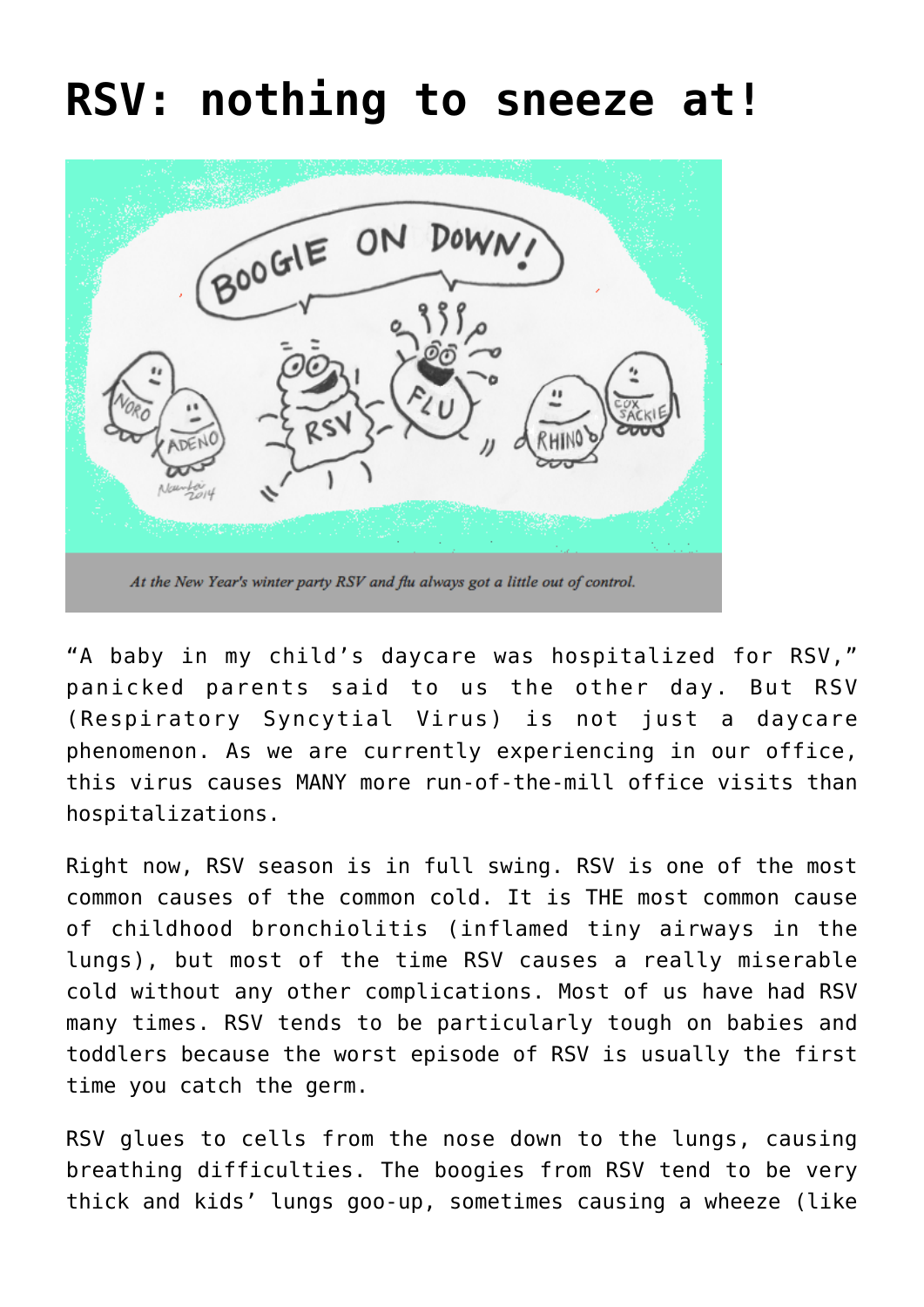that of a person with asthma). The cough from RSV can easily last a month. The disease can be very dangerous in young infants, babies born earlier than 38 weeks (premature), and babies with chronic lung and heart disease, because of their inability to clear the gunk that RSV produces in their airways. Some kids get fever with RSV and some do not.

Like all cold viruses, no medication kills RSV, so the germ needs to "run its course." The third through the fifth day of the illness are generally the peak days for symptoms. Here are ways to help your ill child:

- Stay away from the over-the-counter [cough and cold](https://www.twopedsinapod.org/2015/01/best-cold-medicine-for-child/) [medicines](https://www.twopedsinapod.org/2015/01/best-cold-medicine-for-child/)– they can have more side effects than helpful effects.
- If your child is over one year old, [honey can help](http://pediatrics.aappublications.org/content/130/3/465) [relieve the cough .](http://pediatrics.aappublications.org/content/130/3/465) Try giving 1 teaspoon 3-4 times a day.
- For the little ones who can't (or won't) blow their noses, put a drop or two of nasal saline in each nostril and use a suction device like a bulb syringe to pull out the discharge. Warning: over-zealous bulb suctioning, more than three to four times a day, can be irritating to the nose. Sometimes just the saline alone, without suction, is enough to promote sneezing which will catapult out the mucus.
- Run a cool mist humidifier in her bedroom or sit with your child in a steamy bathroom so water vapor loosens her congestion.
- Give acetaminophen (if over two months of age) or ibuprofen (over six months of age) as needed for fever or discomfort from a clogged head.

Just like you when **you** have a cold, your child may lose her appetite because she has a belly full of post nasal drip and overall feels lousy. Do not fret over her lack of food intake, but do hydrate her well. Breast milk or formula, because of their nutrition, is the best choice for hydrating infants with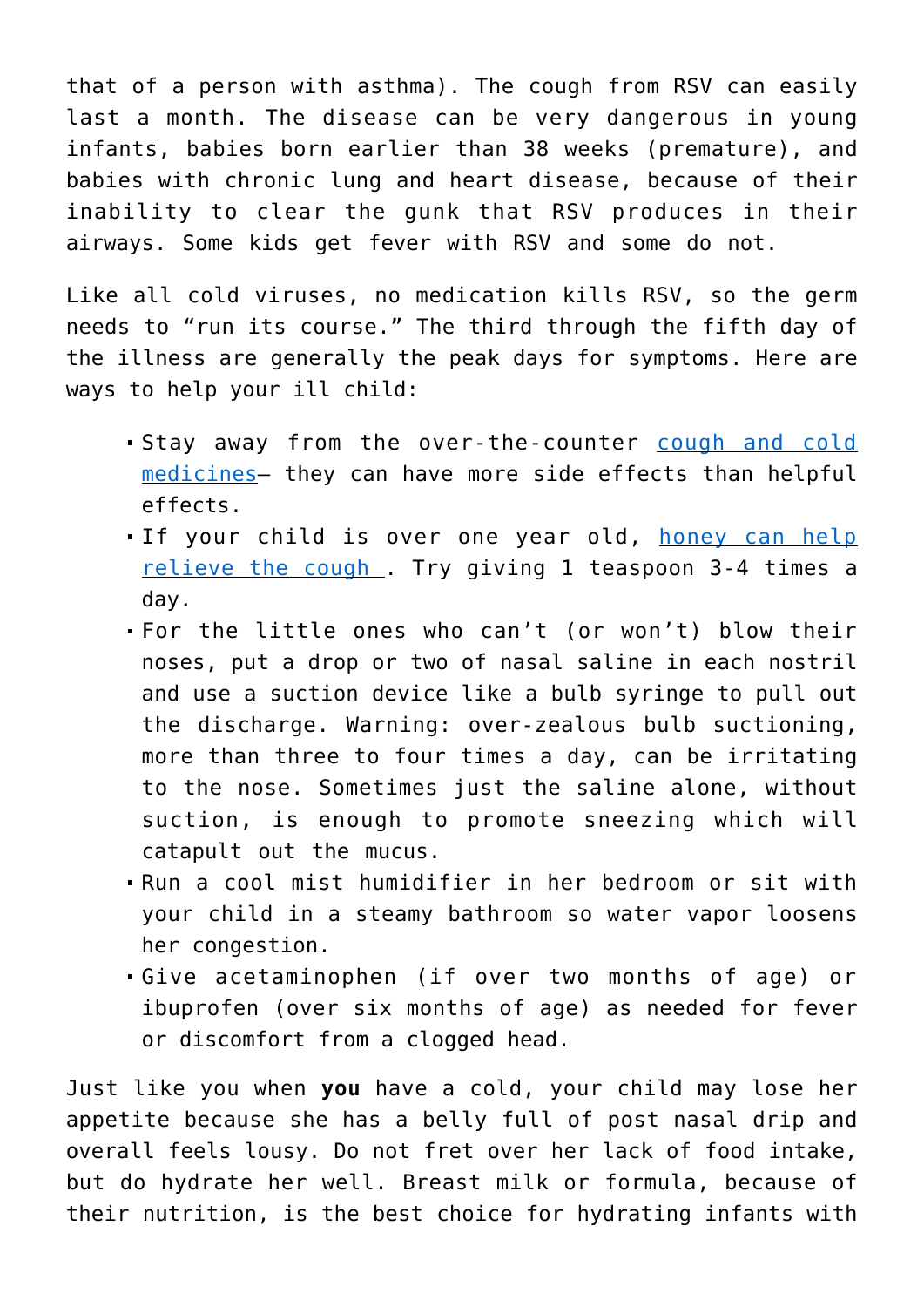a cold. For older children, encourage water, but if your child is not eating, make sure there is salt and sugar in her fluids to keep her going. Don't be afraid to [give your child milk](https://www.twopedsinapod.org/2013/09/got-milk-myths-about-milk/) [when she has a cold. G](https://www.twopedsinapod.org/2013/09/got-milk-myths-about-milk/)ood old-fashioned chicken broth is another great source of hydration[.](https://www.twopedsinapod.org/2013/09/got-milk-myths-about-milk/)

[For kids under two years of age, avoid the use of smelly chest](https://pediatricinsider.wordpress.com/2010/11/09/great-study-but-wrong-conclusion-the-vapo-rub-fail/) [rubs containing menthol or camphor](https://pediatricinsider.wordpress.com/2010/11/09/great-study-but-wrong-conclusion-the-vapo-rub-fail/) (e.g. Vicks Vapor Rub) and in older children, don't introduce a rub for the first time when your child is ill. When he is sick is a terrible time to discover that a chest rub sends your child into an allergic coughing fit or to discover that he hates the smell.

How do you know if you need to take your child to the doctor? [Read here to help you decide](https://www.twopedsinapod.org/2015/01/how-sick-is-sick-when-to-call-your-childs-doctor-about-illness/). Watch for signs of difficulty breathing: rapid breathing, ribs sticking out each time your child breathes in ([click here](http://www.youtube.com/watch?v=MydbWObLzDU) for our video example of this), and/or belly moving in and out with each breath, and grunting. A child who is short of breath will be unable to breathe and drink at the same time. A child who is inconsolable with RSV might have additional infections such as pneumonia, ear infections or sinus infections.

Since our immune systems do not make a long-lasting antibody response to RSV, our bodies do not "remember" RSV, and we can catch it again and again. This makes the creation of an RSV vaccine difficult, because vaccines work by boosting our natural defense systems. Vaccines cannot boost an immune response that does not occur naturally.

Take heart, even if your child gets RSV every winter, each episode will usually be less severe than the last. Just look at us pediatricians, we have contracted it so many times, we may sneeze only once before the germ retreats.

Hopefully your family escapes RSV this year! Continue good hand washing and encourage your child to cough into his sleeve to prevent spread of RSV and other Really Sick Viruses.